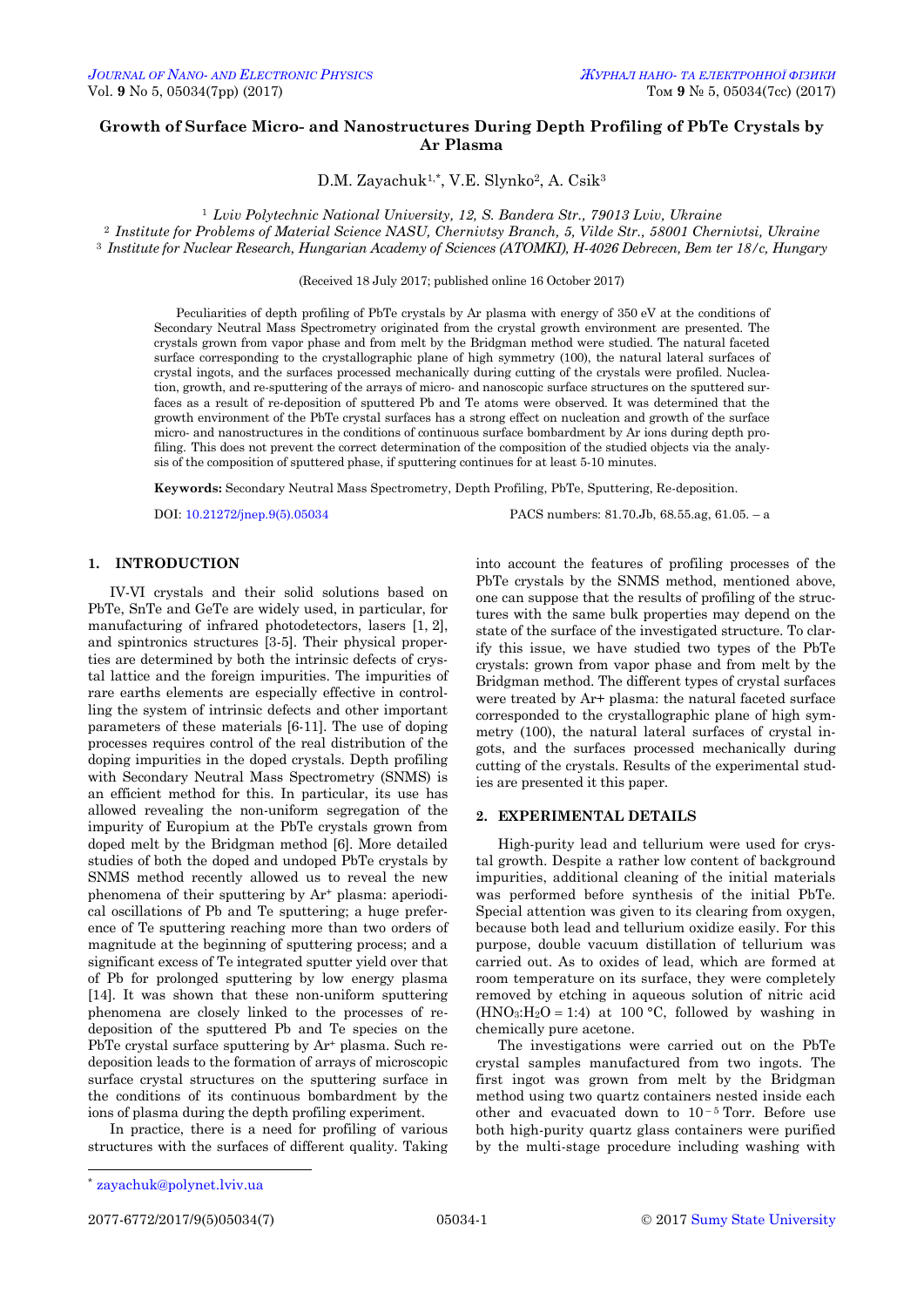hot distilled water, steam cleaning and drying at 300 °C. In addition to this, the inner container was coated inside with a thin layer of pyrolytic graphite to avoid adherence of the grown ingot. To minimize adsorption of oxygen by the formed carbon coating, pyrolysis was carried out by vapouring of chemically pure acetone in an evacuated quartz container with subsequent burning at 1000 °C under vacuum pumping. The outer quartz container provided additional mechanical and vacuum protection in case of cracking of the inner container during the cooling of the ingot.

The second, completely single-crystal ingot was grown by method of free growth from the vapor phase, first proposed in [13] for preparation of II-VI single crystals from vapor phase. Its essence consists in removing of heat from the growing crystal by radiation through a light guide, which is the pedestal for crystal growth. Due to this, the crystal that is growing in the temperature gradient remains the coolest element of the system and the possibility of undesirable deposition of the initial PbTe both on the walls of the growth container and on the pedestal surface is completely excluded. Since the conditions for the formation of a block structure are absent, the resulting material can be up to 100 % single crystal. Crystallization takes place during the process of re-sublimation of the previously synthesized stoichiometric polycrystalline PbTe, and the solid phase is constantly in equilibrium with the vapor of the stoichiometric composition, which prevents the possibility of formation of the second phase inclusions. Moreover, absence of contact between the crystal and the walls of the growth container eliminates residual mechanical stresses. Due to this, we obtained a high quality single crystal of cylindrical shape with natural faceting by the crystallographic plane of (100) at the end of the ingot.

Sputtering experiments were carried out on INA-X type SNMS system produced by SPECS GmbH, Berlin. The surface morphology of samples after ion sputtering has been analyzed by SEM (Hitachi S-4300 CFE). The experimental conditions were the same as it is described in detail in [12].

### **3. EXPERIMENTAL RESULTS**

Investigating the processes of depth profiling of PbTe crystals under SNMS conditions we noted [12] that the presence of oscillatory sputtering of PbTe components will affect the determination of concentrations of various elements in the crystal matrix. We concluded that to reduce this effect measurement is best done with energy of the Ar<sup>+</sup> ions of about 300 eV or higher. Accordingly, the studies on the influence of PbTe crystal surface quality on the processes of redeposition of the sputtered components were carried out with sputtering energy of 350 eV. The measurement duration was about 50 minutes.

The principal experimental results, which show the impact of sputtering on the state of the sputtered surfaces, are presented in Fig. 1-4.

Before we examine the obtained results, we have to note that the initial natural surfaces of the all crystal



**Fig. 1** – SEM image of (100) natural faceting surface of the PbTe crystal grown from vapor phase after sputtering by Ar plasma with 350 eV ions energy during 50 minutes



**Fig. 2** – SEM image of lateral surface of the PbTe crystal grown from vapor phase after sputtering by Ar plasma with 350 eV ions energy during 50 minutes



**Fig. 3** – SEM image of lateral surface of the PbTe crystal grown from melt by the Bridgman method after sputtering by Ar plasma with 350 eV ions energy during 50 minutes

samples were smooth and had a characteristic uniform metallic gloss. The surfaces processed mechanically during the cutting of the crystals were uniformly dull. With this is mind it can be seen that morphology of the sputtered crystal surface is significantly modified under impact of Ar<sup>+</sup> beams during the sputtering process, and the growth environment of the PbTe crystal surfaces makes a very strong effect on the character of those modifications.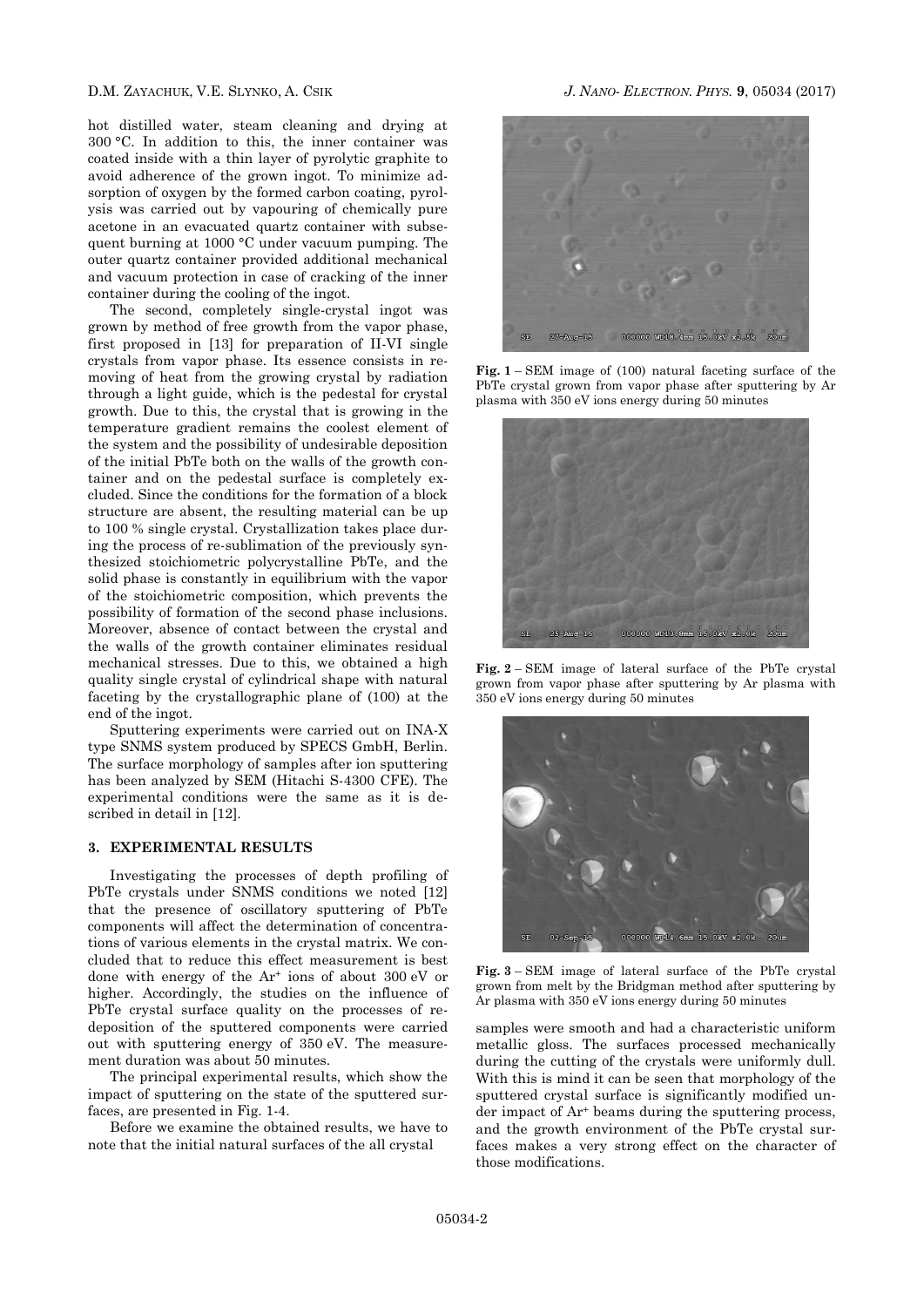GROWTH OF SURFACE MICRO- AND NONASTRUCTURES… *J. NANO- ELECTRON. PHYS.* **[9](#page-0-2)**, [05034](#page-0-2) [\(2017\)](#page-0-2)



**Fig. 4** – SEM image of the surface processed mechanically during cutting of the PbTe crystal after sputtering by Ar plasma with 350 eV ions energy during 50 minutes

The most obvious common feature of the all modified surfaces is their dimple relief. However, the character of the relief significantly changes from surface to surface. Another feature is the formation of small surface structures from the sputtered phase on the sputtering surface under continuous bombardment with an Ar ions beam. These processes also proceed in different ways on the crystal surfaces of different origins and quality.

The free natural facet crystal surface is sputtered by Ar+ ion beam uniformly (Fig. 1). Here the dimple relief has a typical appearance of the dislocation pits of etching. Mostly the single etch pits are present. It is much rarer to observe separate dislocation chains. The shape of the etch pits is similar to square. The squares are uniformly oriented on the sputtered surface. The square shape of the etch pits is typical for the (100) crystallographic orientation of the PbTe crystal surface. Occasionally one can observe small crystal formations as the islands of re-deposited phase within the dislocation etch pits (the light spot in Fig. 1). For greater clarity one of them is shown in Fig. 5 at higher magnification in the geometry of back scattering of electron as the example. Identical color of both the sputtered surface and the microscopic pyramid on the bottom of etch pit shows that the re-deposited structure has the same composition as the sputtered surface.

Similarly, sputtering by Ar plasma modifies the lateral surface of the crystal grown from vapor phase



**Fig. 5** – Backscatter electron image of the same PbTe crystal surface as in Fig. 1 at higher magnification

(Fig. 2). But the density of dislocation etch pits on the

lateral surface is much higher than on the sputtered natural facet surface. Also it modifies the shape and the relative position of the etch pits. The shape becomes diffuse, the pits merge with each other and create a large number of dislocation chains of different space orientation. The situation with formation of the surface crystal structures from the sputtered phase is similar to that observed on the previous surface.

Both the surface of PbTe crystal grown from melt by the Bridgman method and the surface treated mechanically look quite different after sputtering by Ar ions.

In case of the Bridgman PbTe crystal the sputtering process forms the well-developed dimple relief on the sputtered lateral crystal surface (Fig. 3). There is a well-defined both the shape and the relative location of the dimples of the relief on the sputtered surface.

Appearance of the arrays of small microscopic structures on the sputtered surface as a result of redeposition of sputtered Pb and Te atoms is another noticeable effect that accompanies the depth profiling of Bridgman PbTe crystal. As one can see the dimples of the sputtering surface relief are efficient sites for nucleation and growth of the surface crystal formations. The dominant forms of the re-deposited formations are pyramidal structures with natural faceting correlating with cubic structure of PbTe crystal lattice.

Mechanically treated PbTe crystal surface is the one most strongly modified during depth crystal profiling. Firstly, its dimple relief is extremely developed. At the same time there isn't any ordering neither in the form nor in the mutual arrangement of the dimples of the relief, which overlap and completely cover the entire sputtering surface. Secondly, the arrangement of the re-deposited surface structure, which covers the sputtering surface, radically changed. In addition to the pyramidal structures form on the sputtered lateral surface of the PbTe crystal grown from melt by the Bridgman method, typical for cubic crystal lattice, there are a large number of the big re-deposited structures without any defined shape and spatial crystallographic orientation (Fig. 4).

### **4. DISCUSSION**

Formation and growth of the different crystal structures on the sputtered surface of solids in the conditions of continuous impact of sputtering ions is a wellknown phenomenon [12, 14, 15]. In this study, it is of interest for us from the point of view of the influence of the method of crystal growth and surface treatment on the resulting state of the surface that is sputtered by the ion beams.

The first issue that needs to be explained is why the results of re-deposition of sputtered Pb and Te species on the sputtered surfaces of the PbTe crystals grown from vapor phase and from melt are different despite the conditions of the crystal sputtering being the same.

It is well known that deposition on the solid substrate from vapor phase depends on the conditions for nucleation of the new phase on the substrate surface and supersaturation of the vapor phase over the substrate. The conditions for nucleation depend first of all on the quality of substrate surface – the worse is surface quality, the better are conditions for nucleation.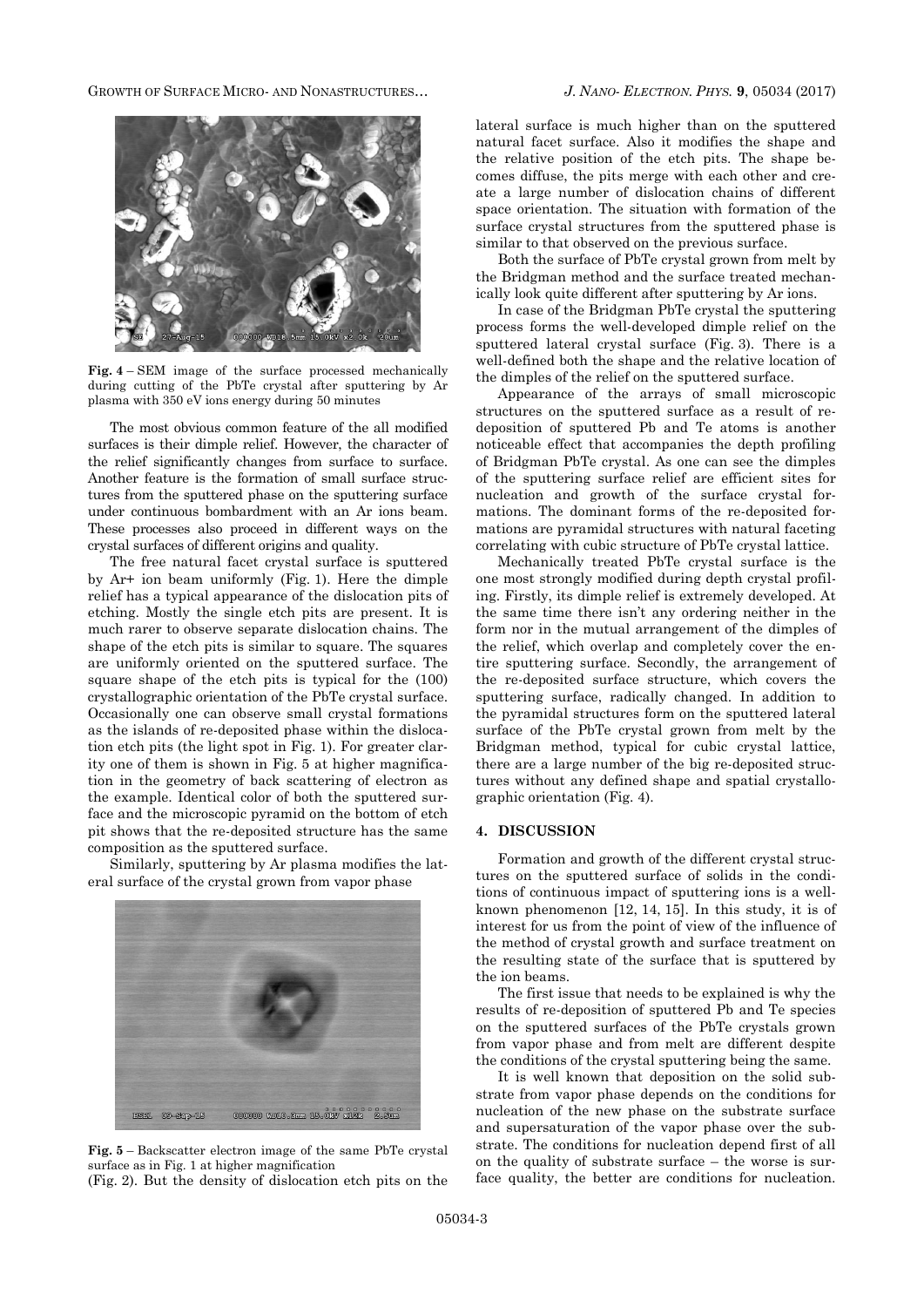Quality of the vapor phase crystals is higher than quality of the crystals grown from melt by the Bridgman method. This can be one of the reasons why redeposition of sputtered species in the latter case is much more intense than in the former. Another reason can be the following. The resulting re-deposited surface structures are observed mainly within the dimples of the sputtered surface relief (Fig. 3, Fig. 5). Thus if a sufficient number of new phase nuclei have not formed at the initial stages of sputtering of the surface, it will certainly not be formed at later stages.

Let us now examine another factor, namely, supersaturation of the sputtered phase over the different sputtered surface. We cannot estimate the actual degree of supersaturation of the sputtered phase over each individual surface, but we can make their comparative evaluation through comparison of the profiling depth for different sputtered surface. For this purpose after sputtering process the shape of the sputtered crate was measured by AMBIOS XP-I type profilometer, used its in the line scan mode. By measuring the vertical stylus displacement as a function of position we were able to measure surface topography with nanometer vertical resolution with stylus load of 1 mg. One of these profiles for the crystal grown from melt by the Bridgman method as an example is shown in Fig. 6. The shape of the crater is close to square, which confirms the homogeneity of the lateral energy distribution of Ar<sup>+</sup> ions over the sputtered area. The process of sputtering and re-deposition of the sputtered species results in not smooth erosion area covered with pyramidal structures of different height and width, as it is confirmed by the results of scanning electron microscopy (e. g. Fig. 3).

The depth of the crater, as it can be seen in the Fig. 6, is about 8  $\mu$ m. This allows estimating the rate of surface sputtering as 2.2 nm/s. Approximately the same rate was obtained for sputtering of the lateral surface of the PbTe crystal grown from vapor phase. At the same time for the (100) natural faceting surface of the PbTe crystal grown from vapor phase this value was almost two times lower.



**Fig. 6** – The profilogram of lateral surface of PbTe Bridgman crystal, sputtered about 50 minutes by Ar plasma with ions energy of 350 eV through the hole in Ta mask of 2 mm diameter

The rate of surface sputtering is one of the main factors determining the degree of supersaturation of the sputtered phase above the surface. So, one may think that for the (100) surface of the vapor phase crystal the last is about two times lower than for both the lateral surfaces. But there are no fundamental differ-

ences in the appearance of re-deposited structures on the sputtered (100) and lateral surfaces of the vapor phase crystal. They are practically absent there. On the other hand, the rates of depth profiling of the lateral surfaces of both the vapor phase and Bridgman crystals are very close, but the pictures of their re-deposited structures are drastically different. So, we have to conclude that the obtained difference in the formation of the arrays of the re-deposited surface structures for the vapor phase and Bridgman PbTe crystals is caused mainly by the difference in quality of the sputtered surfaces.

Another important question is how the processes of re-deposition impact the sputter yield of Pb and Te for the different PbTe crystal surfaces. For this purpose the sputtering spectra of the PbTe crystal samples were analyzed (Fig. 7 and Fig. 8).



**Fig. 7** – Te signal intensity normalized by the mean value over first 120 seconds sputtering vs. sputtering time for different PbTe crystal surfaces:  $1 - (100)$  natural faceting surface (Fig. 1); 2 – lateral surface of vapor phase crystal (Fig. 2);  $3$  – lateral surface of Bridgman crystal (Fig. 3); 4 – mechanically processed surface (Fig. 4)



**Fig. 8** – Pb signal intensity normalized by the mean value over first 120 seconds sputtering vs. sputtering time for different PbTe crystal surfaces. The designations are the same as in Fig. 7

Two fundamentally different behaviors can be seen.

One of them is independent of the average value of Te and Pb sputtering signal intensity from sputtering time in the process of crystal depth profiling not taking into account the initial 3-5 minutes of sputtering (the corves 1 and 2 in Fig. 7 and Fig. 8). That is the case for both the natural (100) faceting and the lateral surfaces of the crystal grown from vapor phase. It is those surfaces for which re-deposition of sputtered species during depth profiling is not observed. It must be so exact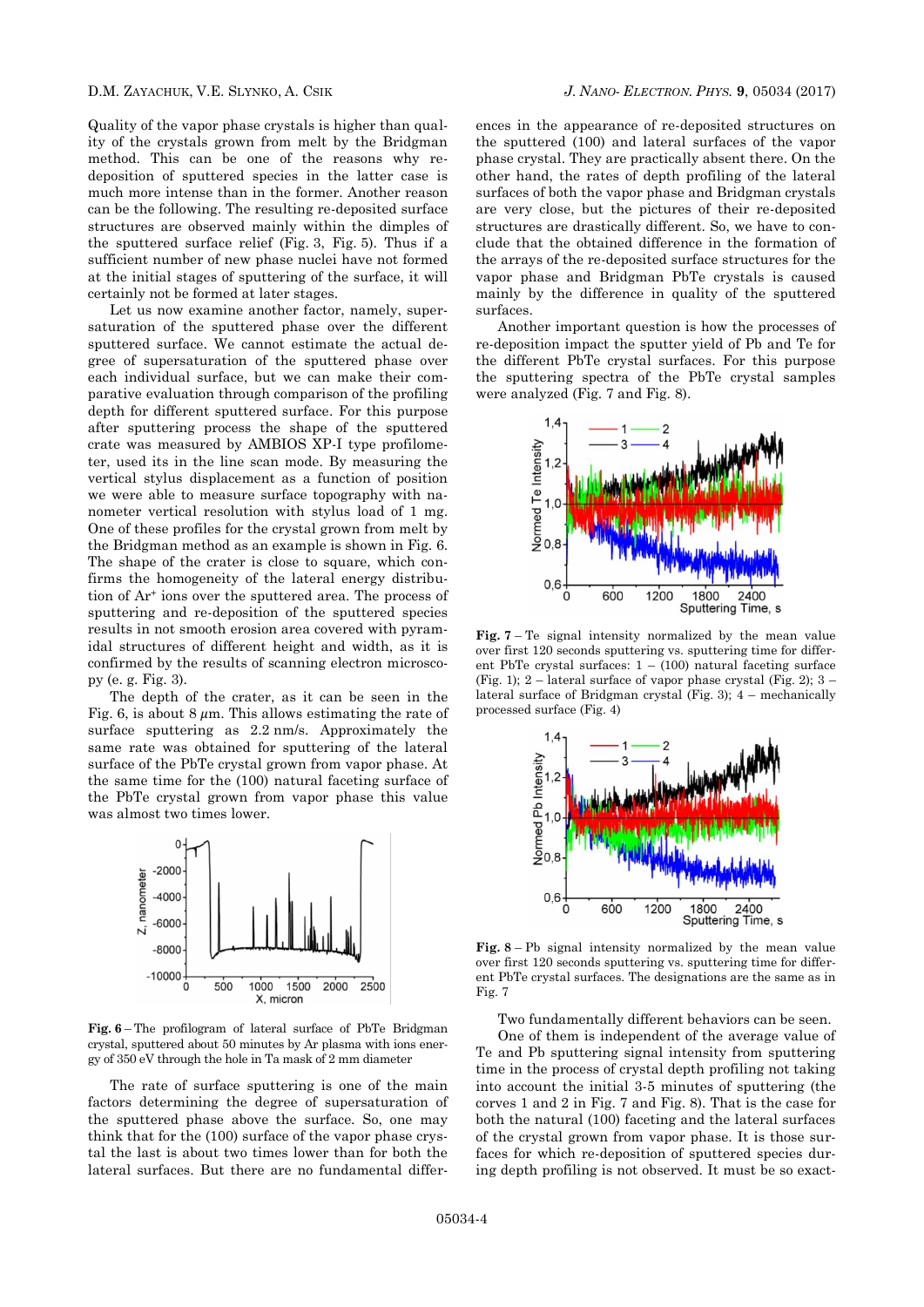GROWTH OF SURFACE MICRO- AND NONASTRUCTURES… *J. NANO- ELECTRON. PHYS.* **[9](#page-0-2)**, [05034](#page-0-2) [\(2017\)](#page-0-2)

ly in the case when the macroscopic amount of matter is sputtered, and sputtering is the only process determining formation of the sputtered phase during the depth profiling [16, 17].

Another one is pronounced changes of the average Te and Pb sputtering signals over sputtering time (the curves 3 and 4 in Fig. 7 and Fig. 8). For the lateral surface of the PbTe crystal grown from melt by the Bridgman method the signal intensity significantly increases during crystal depth profiling, and for the surface processed mechanically, on the contrary, it decreases. Both of these surfaces are the surfaces for which there is an intense formation of surface structures in the conditions of continues bombardment by Ar ions (Fig. 3 and Fig. 4). This situation is similar to the one we observed for sputtering of PbTe crystal surfaces of the same type by Ar ions of different energies [12]. In the conditions of formation of the re-deposited surface structures on the sputtering surface the direction of the sputtering output changes over time as determined by the relation between the losses of sputtered phase because of the formation of the stable surface structures and its replenishing due to re-sputtering of the re-deposited structures. Explicitly, during sputtering the surface processed mechanically the losses dominate and the sputtering output decreases over time, while for the lateral surface of the PbTe Bridgman crystal the situation is reversed.

The last important issue which has to be considered is whether the sputtering spectra in the conditions of intense re-deposition of the sputtered species on the sputtering surface can be used for quantitative profiling of crystalline PbTe samples. To answer this question let's consider the behavior over time the ratio between the outputs of Pb and Te for different PbTe sputtering surfaces. The corresponding experimental data are shown in the Fig. 9.



**Fig. 9** – Ratio of integrated outputs Te/Pb vs. sputtering time for different PbTe crystal surfaces. The upper and lower horizontal lines denote a deviation of 3% of the unit. The designations are the same as in Fig. 7

According to Sigmund's linear collision cascade theory [22], if the beam energy is much more than the surface binding energy the ratio of partial sputter yields *Y* of 1 and 2 elements of diatomic system with the surface element concentrations  $N_i$ <sup>S</sup> is  $Y_1/Y_2 = f_{12} \cdot (N_1 S/N_2 S)$ , where parameter  $f_{12}$  depends on the masses  $M_i$  and the surface binding energies  $U_i$  of the elements.

In a homogeneous sample the concentration of elements on the sample surface  $N_i$ <sup>S</sup> is equal to their concentration  $N_i^b$  in the sample's bulk. Therefore, under preferential sputtering, when  $f_{12} \neq 1$ , at the beginning of sputtering the ratio of sputter yields of the elements does not equal the ratio of concentrations of the elements in the bulk of the sputtered sample. In accordance with the law of conservation of mass they must become equal at longer timescales, when the conditions of equilibrium sputtering are achieved [16]. Concerning PbTe this means that for large sputtering times, when the macroscopic amount of material is sputtered, the ratio must be equal to unity. As can be seen from Fig. 9, after 5-10 minutes of sputtering in the range of an error that does not exceed 3% this criterion is well satisfied for all sputtered surfaces, irrespective of how intense the re-deposition of sputtered species and the formation of re-deposited surface structures of the new phase was. Thus, despite the fact that the intense redeposition of sputtered species and formation of the arrays of re-deposited structures strongly affects the average value of sputter outputs of Pb and Te, the sputtering spectra of the PbTe crystals can be used for quantitative profiling of crystalline PbTe objects if their sputtering is carried out for at least 5-10 minutes.

### **5. CONCLUSIONS**

We investigated the processes of depth profiling of the PbTe crystals grown from vapor phase and from melt by the Bridgman method by  $Ar^+$  ions plasma with energy of 350 eV through the surfaces of different origin and quality. We found that profiling of the crystal samples grown from melt or the samples with mechanically treated surfaces is accompanied by the intense growth of micro- and nanostructures on the sputtering surface. At the same time this effect is practically not observed for natural surfaces of the crystal samples grown from vapor phase. Intense re-deposition of the sputtered species and growth of the surface structures have a significant impact on time dependence of the average outputs of sputtering of Pb and Te. At the same time they do not actually affect the ratio of the outputs under sputtering of the macroscopic amount of material which, to the accuracy of 3%, corresponded to the stoichiometric composition of the elements in PbTe. Thus, despite the fact that the intense re-deposition of sputtered species and formation of the arrays of redeposited structures strongly affects the average value of sputter outputs of Pb and Te, the sputtering spectra of the PbTe crystals can be used for quantitative profiling of crystalline PbTe objects if their sputtering is carried out by Ar plasma with energy of 350 eV for at least 5-10 minutes.

### **ACKNOWLEDGMENT**

The work was supported by the GINOP-2.3.2-15- 2016-00041 project. The project was co-financed by the European Union and the European Regional Development Fund.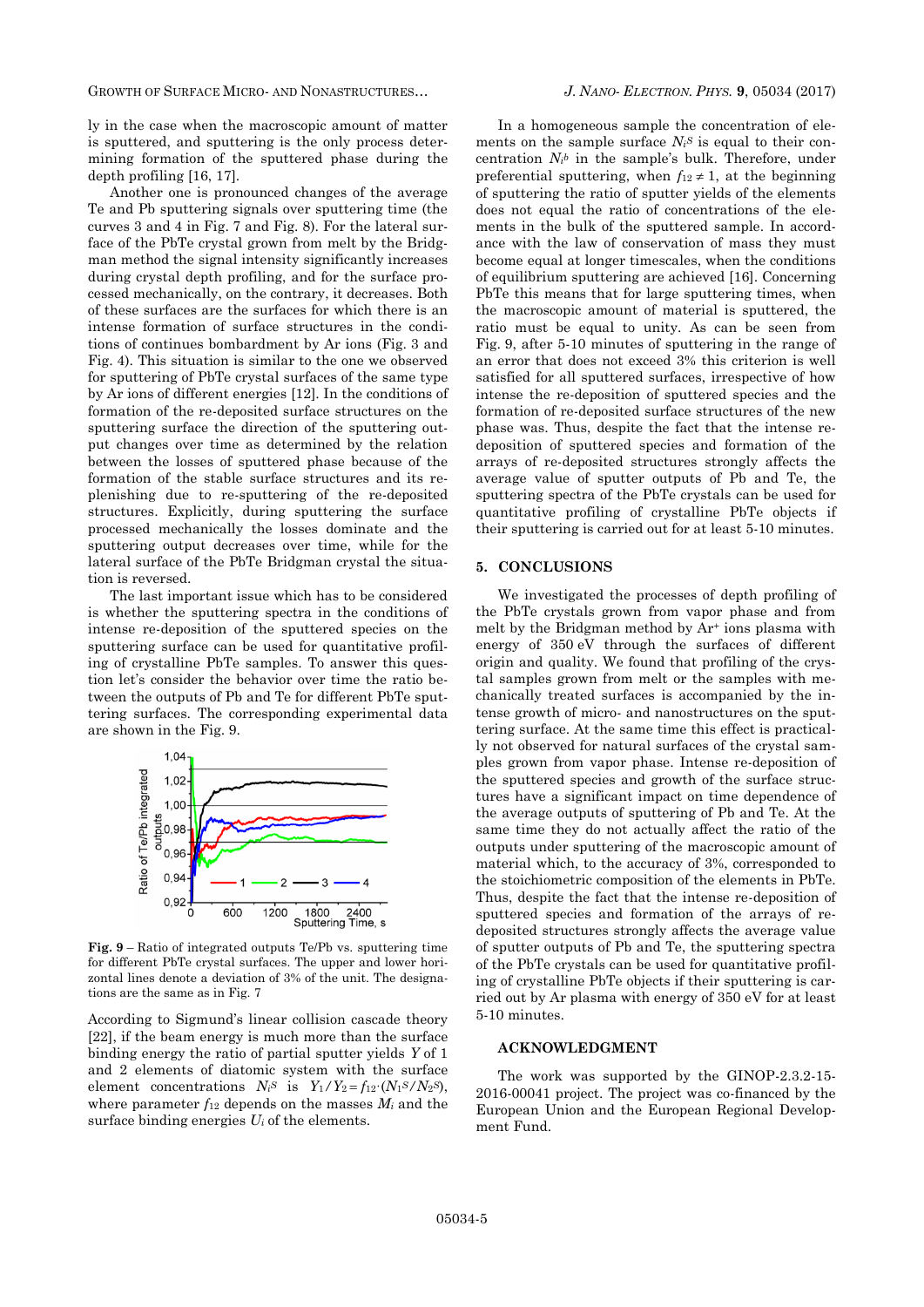## **Ріст поверхневих мікро- і наноструктур у процесі профілювання вглиб кристалів PbTe плазмою Ar**

Д.М. Заячук1, В.Є. Слинько2, А. Чік<sup>3</sup>

<sup>1</sup> *Національний університет "Львівська політехніка", вул. С. Бандери, 12, 79013 Львів, Україна*

<sup>2</sup> *Чернівецьке відділення Інституту Проблем Матеріалознавства НАНУ, вул. І. Вільде, 5, 58001 Чернівці, Україна*

<sup>3</sup> *Інститут Ядерних Досліджень Академії Наук Угорщини (ATOMKI), H-4026 Дебрецен, Bem ter 18/c, Угорщина*

Представлені особливості профілювання вглиб кристалів PbTe плазмою Ar енергії 350 еВ методом вторинної нейтральної масспектрометрії, що спричиняються умовами росту кристалів. Дослідження проведено на кристалах, вирощених з парової фази та з розплаву методом Бріджмена. Різні поверхні були розпорошені: поверхня природної огранки, що відповідає кристалографічній площині високої симетрії (100), природні бокові поверхні кристалічних зливків та поверхні, оброблені механічно підчас розрізання кристалів. На розпорошених поверхнях спостерігали зародкоутворення, ріст і повторне розпорошення масивів мікро- і наноскопічних поверхневих структур, переосаджених з розпорошених атомів Pb і Te. Встановлено, що ростові умови формування поверхонь кристалів PbTe дуже сильно впливають на процеси зародкоутворення і росту на них поверхневих мікро- і наноструктур в умовах неперервного бомбардування поверхні іонами Ar підчас профілювання кристалів вглиб. Показано, що це не перешкоджає належній оцінці складу досліджуваних об'єктів шляхом аналізу складу розпорошеної фази, якщо розпорошення проводити щонайменше 5-10 хвилин.

**Ключові слова:** Вторинна нейтральна мас-спектрометрія, Профілювання вглиб, PbTe, Розпорошення, Переосадження.

# **Рост поверхностных микро- и наноструктур в процессе профилирования по глубине кристаллов PbTe плазмой Ar**

Д.М. Заячук1, В.Е. Слынько2, А. Чик<sup>3</sup>

<sup>1</sup> *Национальный университет "Львовская политехника", ул. С. Бандеры, 12, 79013 Львов, Украина*

<sup>2</sup> *Черновицкое отделение Института Проблем материаловедения НАНУ, ул. И. Вильде, 5, 58001 Черновцы, Украина*

<sup>3</sup> *Институт Ядерных Исследований Академии Наук Венгрии (ATOMKI), H-4026 Дебрецен, Bem ter 18/c, Венгрия*

Представлены особенности профилирования по глубине кристаллов PbTe плазмой Ar энергии 350 эВ методом вторичной нейтральной масс-спектрометрии, порождаемые условиями роста кристаллов. Исследованы кристаллы, выращенные с паровой фазы и с расплава методом Бриджмена. Было проведено распыление различных поверхностей: поверхности естественной огранки, соответствующей плоскости высокой симметрии (100), естественных боковых поверхностей кристаллических слитков и поверхностей, обработанных механически во время разрезания кристаллов. На распыленных поверхностях наблюдали зарождение, рост и повторное распыление массивов микро- и наноскопических поверхностных структур, переосаждаемых с распыленных атомов Pb и Te. Установлено, что ростовые условия формирования поверхностей кристаллов PbTe очень сильно влияют на процессы зарождения и роста на них поверхностных микро- и наноструктур в условиях непрерывного бомбардирования поверхности ионами Ar во время профилирования кристаллов по глубине. Показано, что это не препятствует надлежащей оценке состава исследуемых объектов путем анализа состава распыленной фазы, если распыление проводить не менее 5-10 минут.

**Ключевые слова:** Вторичная нейтральная масс-спектрометрия, Профилирование по глубине, PbTe, Распыление, Переосаждение.

## **REFERENCES**

- 1. D. Khokhlov, *Lead chalcogenides: Physics and applications. In: Optoelectronic Properties of Semiconductors and Superlattices*, **18** (Taylor & Francis Books: Inc.: New York and London: 2003).
- 2. M. Rahim, F. Felder, M. Fill, H. Zogg, *[Optics Letters](https://doi.org/10.1364/OL.33.003010)* **33**, [3010](https://doi.org/10.1364/OL.33.003010) (2008).
- 3. V.G. Kantser, *[J. Optoelectron. Adv. M.](https://joam.inoe.ro/arhiva/pdf8_2/Kantser1.pdf)* **8**, 425 (2006).
- 4. J. Liu, T.H. Hsieh, P. Wei, W. Duan, J. Moodera, L. Fu, *[Nature Materials](https://doi.org/10.1038/nmat3828)* **13**, 178 (2014).
- 5. E. Ridolfi, E.A. de Andrada e Silva, G.C. La Rocca, *[Phys.](https://doi.org/10.1103/PhysRevB.91.085313)  Rev. B* **91**[, 085313](https://doi.org/10.1103/PhysRevB.91.085313) (2015).
- 6. D.M. Zayachuk, O.S. Ilyina, A.V. Pashuk, V.I. Mikityuk, V.V. Shlemkevych, A. Csik, D. Kaczorowski, *J. [Cryst.](https://doi.org/10.1016/j.jcrysgro.2013.04.039)  [Growth](https://doi.org/10.1016/j.jcrysgro.2013.04.039)* **376**, 28 (2013).
- 7. D.M. Zayachuk, V.I Mikityuk, V.V. Shlemkevych, D. Kaczorowski, *[J. Cryst. Growth](https://doi.org/10.1016/j.jcrysgro.2011.09.058)* **338**, 35 (2012).
- 8. D.M. Zayachuk, V.I. Mikityuk, V.M. Frasunyak, V.V. Shlemkevych, *[J. Cryst. Growth](https://doi.org/10.1016/j.jcrysgro.2009.09.009)* **311**, 4670 (2009).
- 9. H. Zogg, M. Rahim, A. Khiar, M. Fill, F. Felder, N. Quack, *[Opto-Electron. Rev.](https://doi.org/10.2478/s11772-010-1028-5)* **18**, 231 (2010).
- 10. L. Kilanski, M. Górska, R. Szymczak, W. Dobrowolski, A. Podgórni, A. Avdonin, V. Domukhovski, V.E. Slynko,